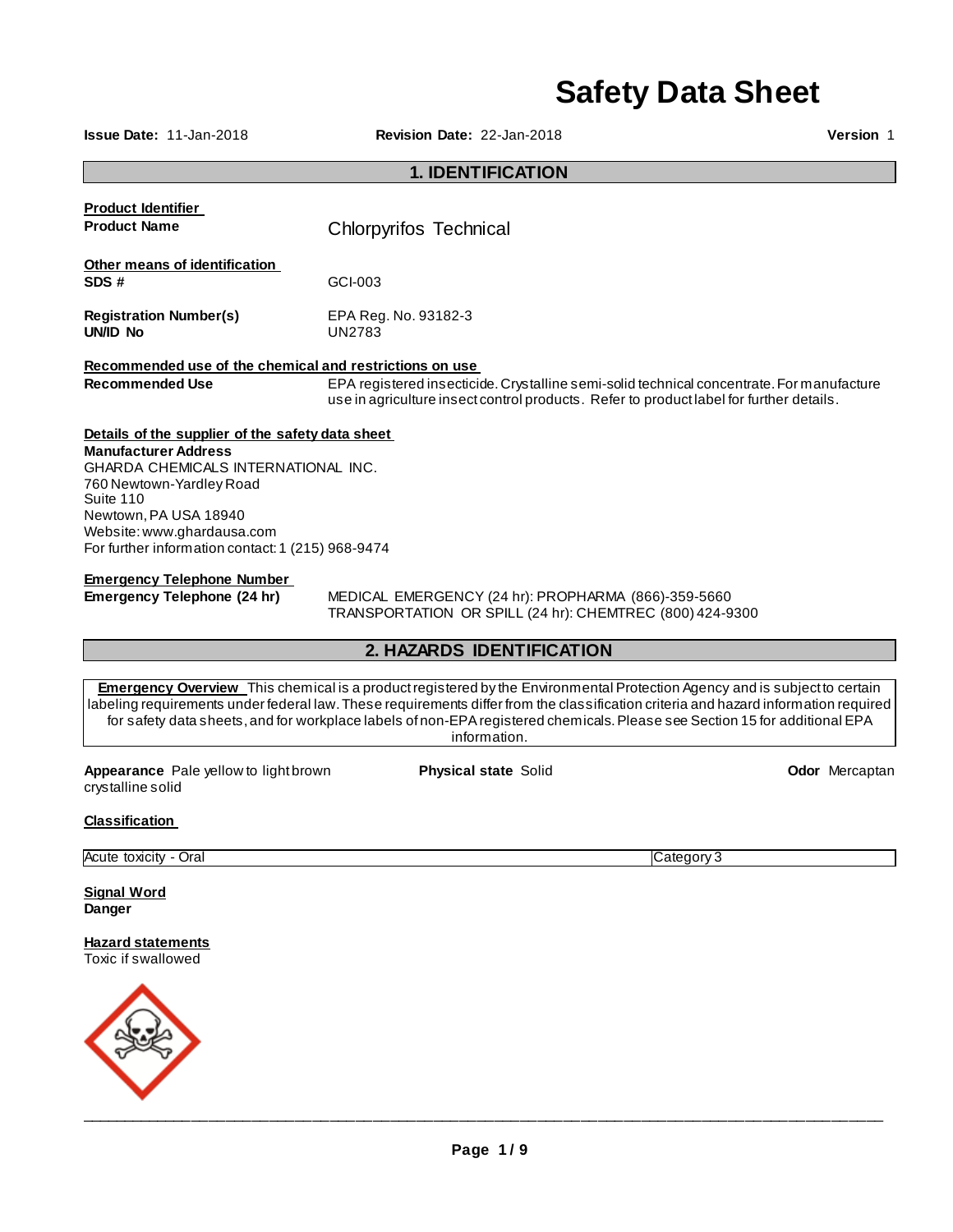#### **Precautionary Statements - Prevention**

Wash face, hands and any exposed skin thoroughly after handling Do not eat, drink or smoke when using this product

#### **Precautionary Statements - Response**

IF SWALLOWED: Immediately call a POISON CENTER or doctor Rinse mouth

#### **Precautionary Statements - Storage**

Store locked up

#### **Precautionary Statements - Disposal**

Dispose of contents/container to an approved waste disposal plant

#### **Other hazards**

Very toxic to aquatic life with long lasting effects

# **3. COMPOSITION/INFORMATION ON INGREDIENTS**

\_\_\_\_\_\_\_\_\_\_\_\_\_\_\_\_\_\_\_\_\_\_\_\_\_\_\_\_\_\_\_\_\_\_\_\_\_\_\_\_\_\_\_\_\_\_\_\_\_\_\_\_\_\_\_\_\_\_\_\_\_\_\_\_\_\_\_\_\_\_\_\_\_\_\_\_\_\_\_\_\_\_\_\_\_\_\_\_\_\_\_\_\_

| Chemical<br>Name | `No.<br>CAS  | W.<br>$\mathbf{a}$<br>night-<br>70 |
|------------------|--------------|------------------------------------|
| Chlorpvrifos     | -88-2<br>ים∂ | 98                                 |

\*\*If Chemical Name/CAS No is "proprietary" and/or Weight-% is listed as a range, the specific chemical identity and/or percentage of composition has been withheld as a trade secret.\*\*

# **4. FIRST AID MEASURES**

| <u>First Aid Measures</u>                  |                                                                                                                                                                                                                                                                      |
|--------------------------------------------|----------------------------------------------------------------------------------------------------------------------------------------------------------------------------------------------------------------------------------------------------------------------|
| <b>General Advice</b>                      | Provide this SDS to medical personnel for treatment.                                                                                                                                                                                                                 |
| <b>Eye Contact</b>                         | Rinse thoroughly with plenty of water for at least 15 minutes, lifting lower and upper eyelids.<br>Consulta physician.                                                                                                                                               |
| <b>Skin Contact</b>                        | Remove contaminated clothing and shoes immediately. Wash with soap and mild detergent<br>and large amounts of water until no evidence of chemical remains (at least 15-20 minutes).<br>Cover the irritated skin with an emollient. Get medical attention, if needed. |
| <b>Inhalation</b>                          | Remove to fresh air. If not breathing, give artificial respiration. If breathing is difficult, give<br>oxygen. Get medical attention.                                                                                                                                |
| Ingestion                                  | If swallowed, carry out gastric lavage under by medical personnel to prevent asphyxiation.<br>Never give anything by mouth to an unconscious person. Get medical attention<br>immediately.                                                                           |
| <b>Most important symptoms and effects</b> |                                                                                                                                                                                                                                                                      |
| <b>Symptoms</b>                            | Toxic if swallowed. Possible symptoms: Weakness, headache, tightness in chest, blurred<br>vision, non-reactive pin point pupil, salivation, sweating, nausea, vomiting, diarrhea,<br>abdominal cramp, when symptoms persist, seek medical attention.                 |
|                                            | Indication of any immediate medical attention and special treatment needed                                                                                                                                                                                           |
| <b>Notes to Physician</b>                  | ANTIDOTE: The following antidote(s) have been recommended. However, the decision as<br>to whether the severity of poisoning requires administration of any antidote and actual dose<br>required should be made by qualified medical personnel                        |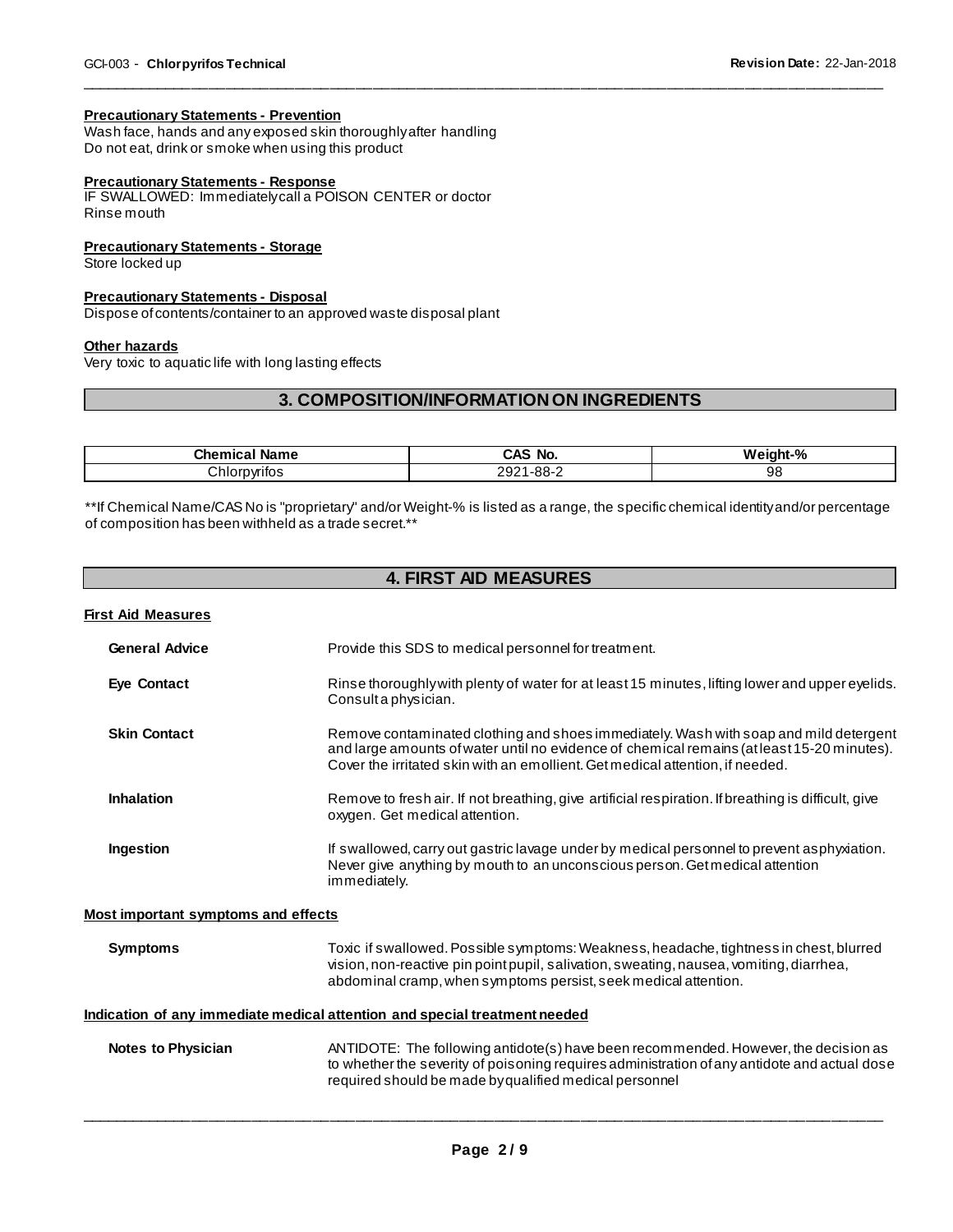\_\_\_\_\_\_\_\_\_\_\_\_\_\_\_\_\_\_\_\_\_\_\_\_\_\_\_\_\_\_\_\_\_\_\_\_\_\_\_\_\_\_\_\_\_\_\_\_\_\_\_\_\_\_\_\_\_\_\_\_\_\_\_\_\_\_\_\_\_\_\_\_\_\_\_\_\_\_\_\_\_\_\_\_\_\_\_\_\_\_\_\_\_ FOR CHOLINESTERASE INHIBITORS: Establish clear airway and tissue oxygenation by aspiration of secretions, and if necessary, by assisted pulmonary ventilation with oxygen. Improve tissue oxygenation as much as possible before administering atropine to minimize the risk of ventricular fibrillation. Administer atropine sulphate intravenously or intramuscularly if iv injection is not possible. In moderately severe poisoning administer atropine sulphate, 0.4 – 2.0 mg repeated every 15 minutes until atropinization is achieved (tachycardia, flushing, dry mouth, mydriasis). Maintain atropinization by repeated doses for 2 – 12 hours, or longer, depending upon the severity of poisoning. The appearance of rales in the lung bases, miosis, salivation, nausea, bradycardia, are all indications of inadequate atropinization. Severely poisoned individuals may exhibit remarkable tolerance to atropine; two or more times the dosages suggested above may be needed. Persons not poisoned or slightly poisoned, however, may develop signs of atropine toxicity from such large dosages; Fever, muscle fibrillations, and delirium are the main signs of atropine toxicity. If these signs appear while the patient is fully atropinized, atropine administration should be discontinued, at least temporarily. Observe treated patients closely at least 24 hours to insure that symptoms (possibly pulmonary edema) do not recur as atropinization wears off. In very severe poisoning, metabolic disposition of toxicant may require several hours or days during which atropinization must be maintained. Markedly lower levels of urinary metabolites indicate that atropine dosage can be tapered off. As dosage is reduced, check the lung bases frequently for rales. If rales are heard or other symptoms return, re-establish atropinization promptly) Morgan, Recognition and Management of Pesticide Poisoning, 3rd ED.). In cases of severe poisoning by organophosphate pesticides in which respiratory depression, muscle weakness and twitchings are severe, give pralidoxime (Protopam – Ayerst, 2-PAM), 1.0 gram intravenously at no more than 0.5 gram per minute. Dosage of pralidoxime may be repeated in 1-2 hours, then at 10-12 hour intervals if needed. In very severe poisonings, dosage rates may be doubled. Treatment with pralidoxime will be most effective if Management of Pesticide Poisoning, 3rd Ed.). Antidote should be administered by qualified medical personnel.

> Never give morphine or phenothiazine tranquilizers. Allow no further exposure until cholinesterase regeneration has taken place as determined by blood test.

Treat symptomatically and supportively.

# **5. FIRE-FIGHTING MEASURES**

#### **Suitable Extinguishing Media**

Water spray (fog). Foam. Carbon dioxide (CO2).

**Unsuitable Extinguishing Media** Water jet.

#### **Specific Hazards Arising from the Chemical**

Emits toxic fumes under fire conditions. Vapors may form explosive mixtures with air.

**Hazardous Combustion Products** Carbon monoxide. Hydrogen chloride.

#### **Protective equipment and precautions for firefighters**

As in any fire, wear self-contained breathing apparatus pressure-demand, MSHA/NIOSH (approved or equivalent) and full protective gear. Collect contaminated fire extinguishing water separately. Fire residues and contaminated fire extinguishing water must be disposed of in accordance with local regulations.

### **6. ACCIDENTAL RELEASE MEASURES**

### **Personal precautions, protective equipment and emergency procedures**

**Personal Precautions** Use personal protection recommended in Section 8. Avoid contact with spilled product or contaminated areas. Avoid contact with skin, eyes or clothing. Keep unprotected persons away. Ensure adequate ventilation. Refer to Section 7, Handling, for additional precautionary measures.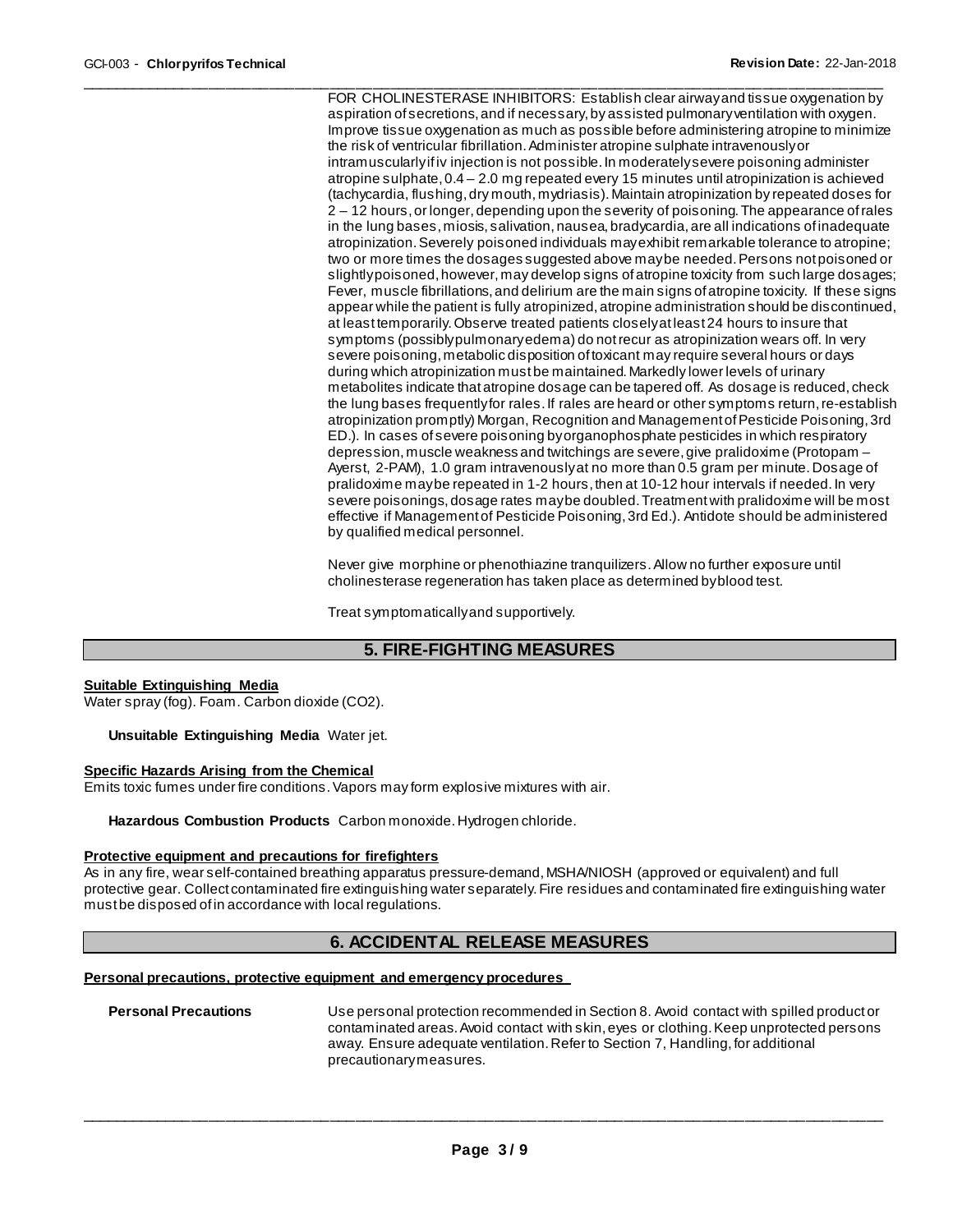#### **Environmental precautions**

**Environmental precautions** See Section 12 for additional Ecological Information.

#### **Methods and material for containment and cleaning up**

| <b>Methods for Containment</b> | Prevent further leakage or spillage if safe to do so.                                                                                                                                                                                               |
|--------------------------------|-----------------------------------------------------------------------------------------------------------------------------------------------------------------------------------------------------------------------------------------------------|
| <b>Methods for Clean-Up</b>    | In case of spill, soak it immediately with suitable absorbent, such as sawdust or granular<br>absorbent clay. Sweep and put it into a container for disposal. Rinse remnant with plenty of<br>water. Do not allow to enter drains or water courses. |

\_\_\_\_\_\_\_\_\_\_\_\_\_\_\_\_\_\_\_\_\_\_\_\_\_\_\_\_\_\_\_\_\_\_\_\_\_\_\_\_\_\_\_\_\_\_\_\_\_\_\_\_\_\_\_\_\_\_\_\_\_\_\_\_\_\_\_\_\_\_\_\_\_\_\_\_\_\_\_\_\_\_\_\_\_\_\_\_\_\_\_\_\_

# **7. HANDLING AND STORAGE**

#### **Precautions for safe handling**

**Advice on Safe Handling** Handle in accordance with good industrial hygiene and safety practice. Keep away from food, drink and animal feeding stuffs. Avoid contact with skin and eyes. Ensure good ventilation/exhaustion at the workplace. Keep away from heat and direct sunlight.

#### **Conditions for safe storage, including any incompatibilities**

| <b>Storage Conditions</b> | Keep container tightly closed and store in a cool, dry and well-ventilated place. Protect from<br>humidity and water. Protect from moisture. Store in original labeled container. Store<br>between $0^{\circ}$ C and $30^{\circ}$ C. |
|---------------------------|--------------------------------------------------------------------------------------------------------------------------------------------------------------------------------------------------------------------------------------|
| Incompatible Materials    | Strong oxidizers. Alkaline compounds.                                                                                                                                                                                                |

# **8. EXPOSURE CONTROLS/PERSONAL PROTECTION**

#### **Exposure Guidelines**

| <b>Chemical Name</b>      | <b>ACGIHTLV</b>                                                  | <b>OSHA PEL</b>                                     | <b>NIOSH IDLH</b>                                              |
|---------------------------|------------------------------------------------------------------|-----------------------------------------------------|----------------------------------------------------------------|
| Chlorpyrifos<br>2921-88-2 | inhalable<br>TWA: $0.1 \,\mathrm{mag/m^3}$<br>fraction and vapor | (vacated) TWA: $0.2 \text{ mg/m}^3$<br>(vacated) S* | TWA: $0.2 \,\mathrm{mq/m^3}$<br>STEL: $0.6 \,\mathrm{mag/m^3}$ |

#### **Appropriate engineering controls**

| <b>Engineering Controls</b>     | Showers. Eyewash stations. Ventilation systems.                                                                                                                                                                                                                                           |  |
|---------------------------------|-------------------------------------------------------------------------------------------------------------------------------------------------------------------------------------------------------------------------------------------------------------------------------------------|--|
|                                 | Individual protection measures, such as personal protective equipment                                                                                                                                                                                                                     |  |
| <b>Eye/Face Protection</b>      | Tightly sealed goggles.                                                                                                                                                                                                                                                                   |  |
| <b>Skin and Body Protection</b> | Wear suitable protective clothing. Choose chemical resistant gloves. The glove material has<br>to be impermeable and resistant to the product/substance. Recommend are gloves made<br>of: Nitrile rubber (NBR, $= 0.38$ mm thickness), Polyvinyl chloride (PVC, $= 0.7$ mm<br>thickness). |  |
| <b>Respiratory Protection</b>   | Respiratory single serving mask DIN EN 149 with filter FFP2.                                                                                                                                                                                                                              |  |
|                                 | General Hygiene Considerations Handle in accordance with good industrial hygiene and safety practice.                                                                                                                                                                                     |  |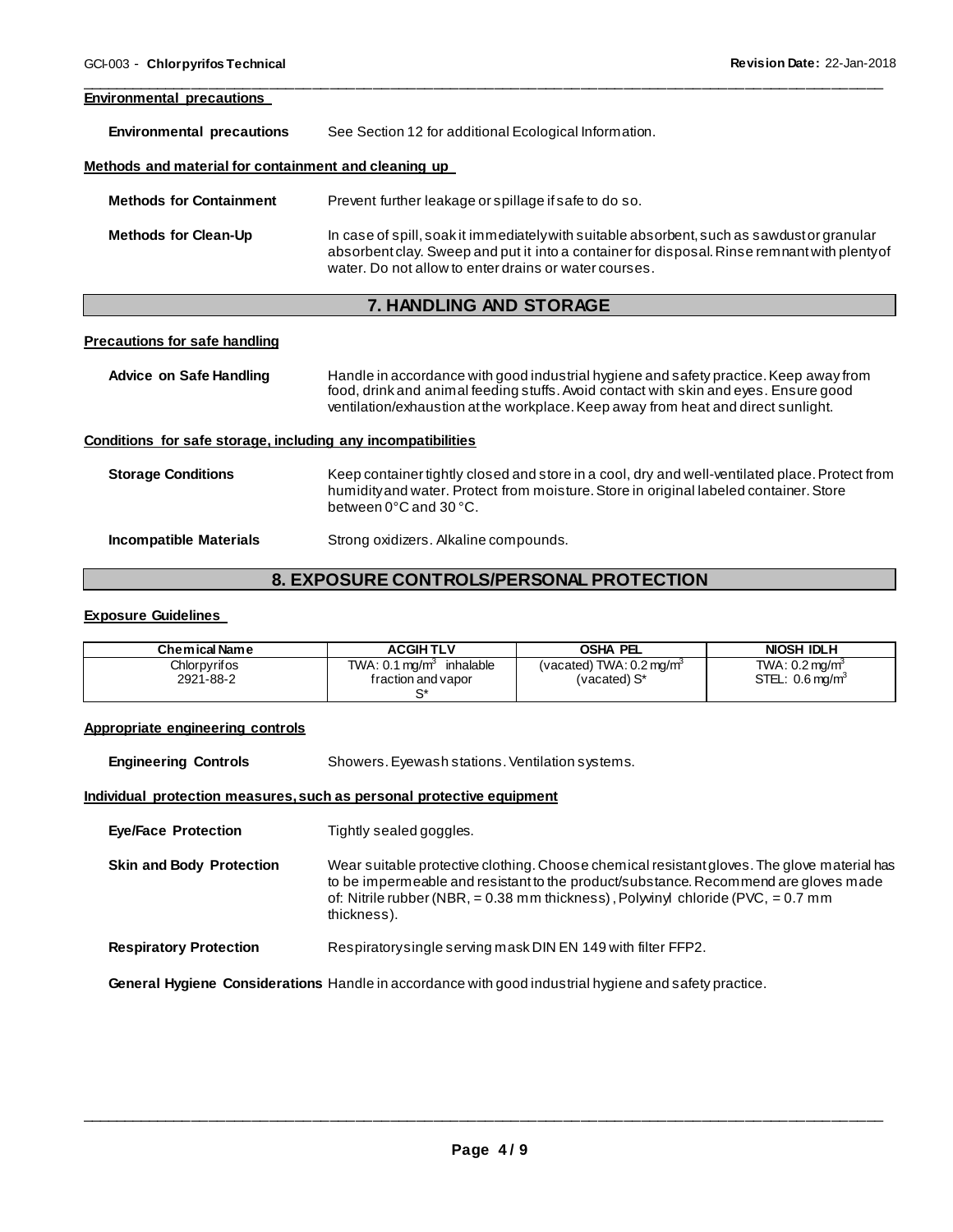#### \_\_\_\_\_\_\_\_\_\_\_\_\_\_\_\_\_\_\_\_\_\_\_\_\_\_\_\_\_\_\_\_\_\_\_\_\_\_\_\_\_\_\_\_\_\_\_\_\_\_\_\_\_\_\_\_\_\_\_\_\_\_\_\_\_\_\_\_\_\_\_\_\_\_\_\_\_\_\_\_\_\_\_\_\_\_\_\_\_\_\_\_\_ **9. PHYSICAL AND CHEMICAL PROPERTIES**

#### **Information on basic physical and chemical properties**

| <b>Physical state</b>               | Solid                                           |                       |                |
|-------------------------------------|-------------------------------------------------|-----------------------|----------------|
| Appearance                          | Pale yellow to light brown crystalline<br>solid | Odor                  | Mercaptan      |
| Color                               | Pale yellow to light brown                      | <b>Odor Threshold</b> | Not determined |
| <b>Property</b>                     | <b>Values</b>                                   | Remarks • Method      |                |
| pH                                  | Not determined                                  |                       |                |
| <b>Melting Point/Freezing Point</b> | 40-42 °C / 104-107 °F                           |                       |                |
| <b>Boiling Point/Boiling Range</b>  | Not determined                                  |                       |                |
| <b>Flash Point</b>                  | > 70 °C / 158 °F                                |                       |                |
| <b>Evaporation Rate</b>             | Not determined                                  |                       |                |
| <b>Flammability (Solid, Gas)</b>    | Product is not flammable                        |                       |                |
| <b>Flammability Limits in Air</b>   |                                                 |                       |                |
| <b>Upper Flammability Limits</b>    | Not determined                                  |                       |                |
| <b>Lower Flammability Limit</b>     | Not determined                                  |                       |                |
| <b>Vapor Pressure</b>               | 2.7 mPa (25 °C)                                 |                       |                |
| <b>Vapor Density</b>                | Not determined                                  |                       |                |
| <b>Relative Density</b>             | 1.44 $g/cm3$                                    |                       |                |
| <b>Water Solubility</b>             | 1.4 $mg/lt$                                     |                       |                |
| Solubility in other solvents        | In benzene 7900, acetone 6500,                  |                       |                |
|                                     | chloroform 6300, carbon disulfide               |                       |                |
|                                     | 5900, diethyl ether 5100, xylene 5000,          |                       |                |
|                                     | iso-octanol 790, methanol 450 (all in           |                       |                |
|                                     | g/kg, 25°C                                      |                       |                |
| <b>Partition Coefficient</b>        | Not determined                                  |                       |                |
| <b>Auto-ignition Temperature</b>    | Not determined                                  |                       |                |
| <b>Decomposition Temperature</b>    | Not determined                                  |                       |                |
| <b>Kinematic Viscosity</b>          | Not determined                                  |                       |                |
| <b>Dynamic Viscosity</b>            | Not determined                                  |                       |                |
| <b>Explosive Properties</b>         | Not determined                                  |                       |                |
| <b>Oxidizing Properties</b>         | Not determined                                  |                       |                |
|                                     |                                                 |                       |                |
| <b>Other Information</b>            |                                                 |                       |                |
| <b>Molecular weight</b>             | 350.6                                           |                       |                |
|                                     |                                                 |                       |                |

# **10. STABILITY AND REACTIVITY**

#### **Reactivity**

Not reactive under normal conditions.

#### **Chemical Stability**

Stable under recommended storage conditions.

#### **Possibility of Hazardous Reactions**

None under normal processing.

#### **Conditions to Avoid**

Keep out of reach of children.

#### **Incompatible Materials**

Strong oxidizers. Alkaline compounds.

#### **Hazardous Decomposition Products**

Emits toxic fumes of nitrogen oxides and halogenated compounds under fire conditions.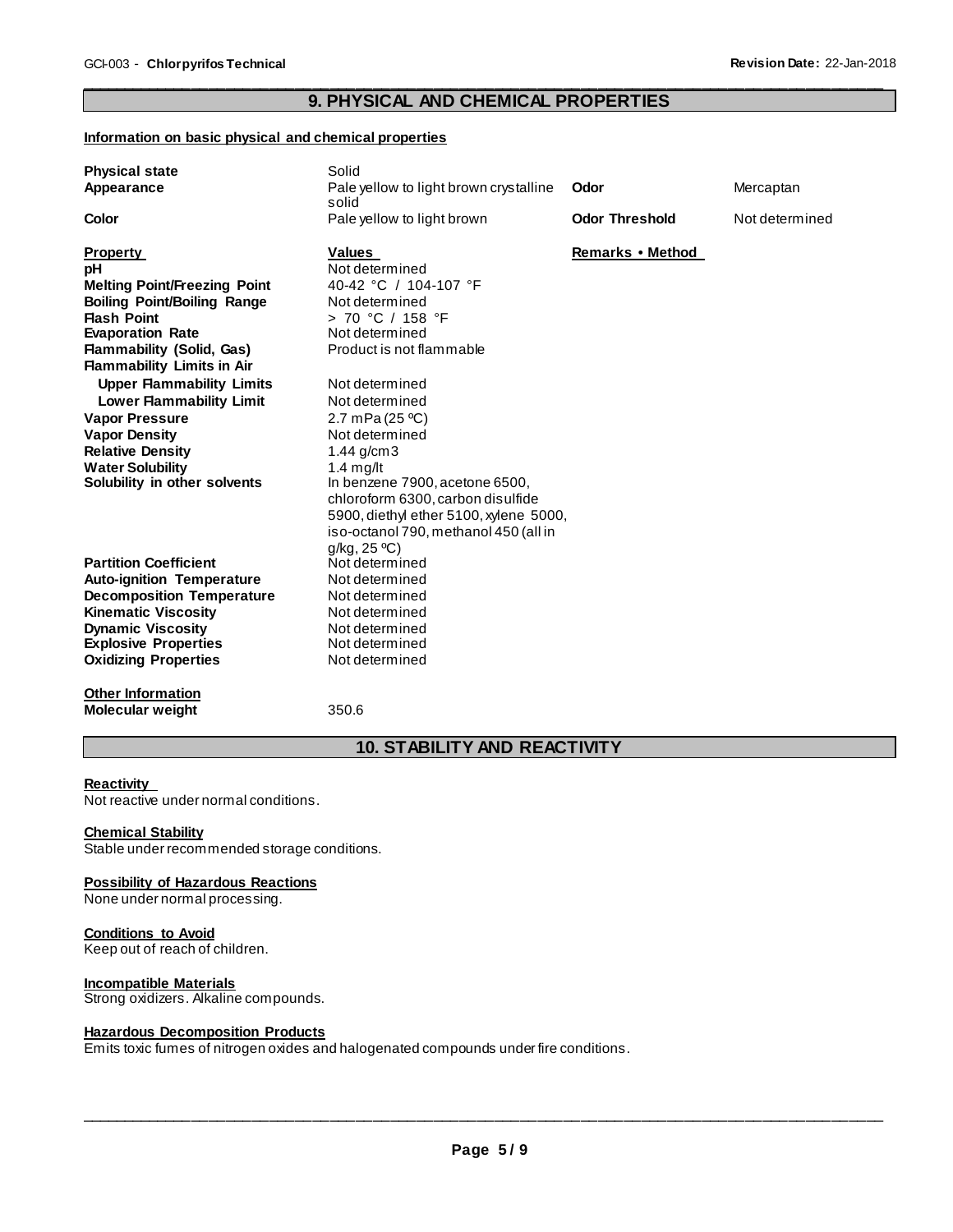#### \_\_\_\_\_\_\_\_\_\_\_\_\_\_\_\_\_\_\_\_\_\_\_\_\_\_\_\_\_\_\_\_\_\_\_\_\_\_\_\_\_\_\_\_\_\_\_\_\_\_\_\_\_\_\_\_\_\_\_\_\_\_\_\_\_\_\_\_\_\_\_\_\_\_\_\_\_\_\_\_\_\_\_\_\_\_\_\_\_\_\_\_\_ **11. TOXICOLOGICAL INFORMATION**

#### **Information on likely routes of exposure**

| <b>Product Information</b> |                          |
|----------------------------|--------------------------|
| <b>Eye Contact</b>         | Avoid contact with eyes. |
| <b>Skin Contact</b>        | Avoid contact with skin. |
| <b>Inhalation</b>          | Do not inhale.           |
| Ingestion                  | Toxic if swallowed.      |

#### **Component Information**

| <b>Chemical Name</b> | Oral LD50                                                      | Dermal LD50                        | <b>Inhalation LC50</b>              |
|----------------------|----------------------------------------------------------------|------------------------------------|-------------------------------------|
| Chlorpyrifos         | Rat<br>) = 82 mg/kg<br>135 $mg/kg$<br>$\overline{\phantom{0}}$ | Rabbit) > 5000 mg/kg<br>$= 2$ g/kg | Rat)<br>$200 \text{ mg/m}^3$<br>4 h |
| 2921-88-2            | Rat                                                            | Rabbit $) = 202$ mg/kg<br>Rat      |                                     |

#### **Information on physical, chemical and toxicological effects**

**Symptoms** Please see section 4 of this SDS for symptoms.

#### **Delayed and immediate effects as well as chronic effects from short and long-term exposure**

**Carcinogenicity** Based on the information provided, this product does not contain any carcinogens or potential carcinogens as listed by OSHA, IARC or NTP.

| <b>Chemical Name</b> | ACGIH | <b>IARC</b> | <b>NTP</b> | <b>OSHA</b> |
|----------------------|-------|-------------|------------|-------------|
| Chlorpyrifos         |       | Group 2A    |            |             |
| 2921-88-2            |       |             |            |             |

#### **Numerical measures of toxicity**

**The following values are calculated based on chapter 3.1 of the GHS document**.<br>ATEmix (oral) 100.00 mg/kg

**ATEmix (oral)** 

# **12. ECOLOGICAL INFORMATION**

#### **Ecotoxicity**

Very toxic to aquatic life with long lasting effects.

#### **Component Information**

| Chemical Name | Algae/aguatic plants | <b>Fish</b>                         | <b>Crustacea</b>                    |
|---------------|----------------------|-------------------------------------|-------------------------------------|
| Chlorpyrifos  |                      | $0.11 - 0.13$ : 96 h Pimephales     | 0.00012 - 0.00023: 48 h Daphnia     |
| 2921-88-2     |                      | promelas mg/L LC50 flow-through     | magna mg/L EC50 Static 0.00009 -    |
|               |                      | 0.008: 96 h Cyprinus carpio mg/L    | $0.00012$ : 48 h Daphnia magna mg/L |
|               |                      | LC50 static 0.00717: 96 h Poecilia  | EC50 Flow through                   |
|               |                      | reticulata mg/L LC50 0.002 - 0.032: |                                     |
|               |                      | 96 h Oncorhynchus mykiss mg/L       |                                     |
|               |                      | LC50 flow -through 0.011: 96 h      |                                     |
|               |                      | Oncorhynchus mykiss mg/LLC50        |                                     |
|               |                      | 0.00717: 96 h Poecilia reticulata   |                                     |
|               |                      | mg/L LC50 semi-static 0.0047 -      |                                     |
|               |                      | 0.0075: 96 h Lepomis macrochirus    |                                     |
|               |                      | mg/L LC50 flow -through 0.0013: 96  |                                     |
|               |                      | h Lepomis macrochirus mg/L LC50     |                                     |
|               |                      | static 0.001: 96 h Oncorhynchus     |                                     |
|               |                      | mykiss mg/L LC50 static 0.0026: 96  |                                     |
|               |                      | h Lepomis macrochirus mg/L LC50     |                                     |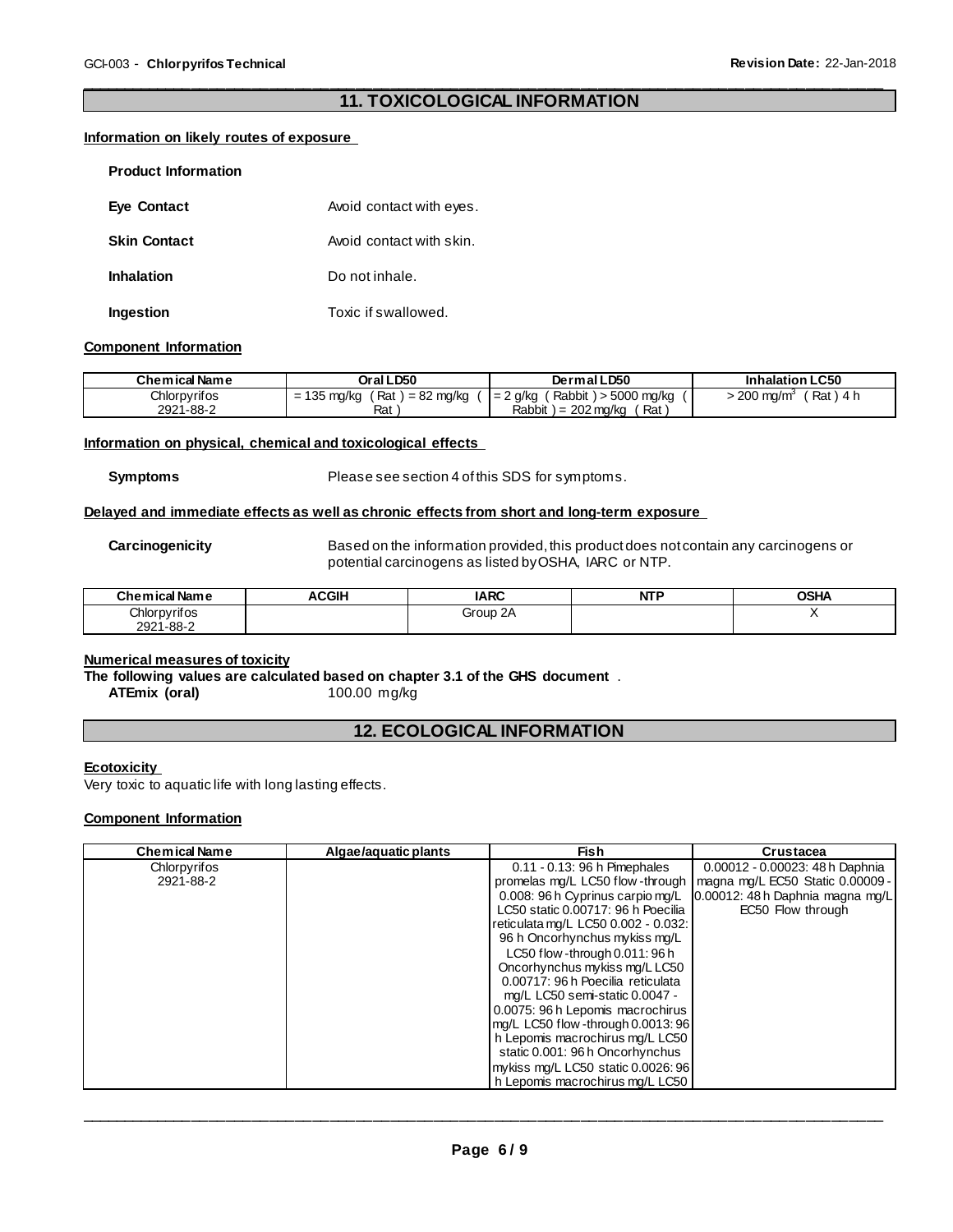#### \_\_\_\_\_\_\_\_\_\_\_\_\_\_\_\_\_\_\_\_\_\_\_\_\_\_\_\_\_\_\_\_\_\_\_\_\_\_\_\_\_\_\_\_\_\_\_\_\_\_\_\_\_\_\_\_\_\_\_\_\_\_\_\_\_\_\_\_\_\_\_\_\_\_\_\_\_\_\_\_\_\_\_\_\_\_\_\_\_\_\_\_\_ **Persistence/Degradability**

Chlorpyrifos is biodegradable. It undergoes degradation in the environment and in waste water treatment plants. No adverse effects are found at concentrations up to 100 mg/l in waste water.

#### **Bioaccumulation**

Chlorpyrifos has the potential to bioaccumulate, but is rapidly excreted (with half-life 2-3 days). The bioaccumulation factor of chlorpyrifos is measured to be 1375 for whole fish (rainbow trout). Aromatic 150 ND has a moderate potential to bioaccumulate if continuous exposure is maintained. Most components can be metabolised by many organisms. BCFs (bioaccumulation factors) of some of the main components are 715-810 by model calculation.

#### **Mobility**

| <b>Chemical Name</b> | <b>Partition Coefficient</b> |
|----------------------|------------------------------|
| Chlorpyrifos         | 4.96                         |
| 2921-88-2            |                              |

### **Other Adverse Effects**

Not determined

# **13. DISPOSAL CONSIDERATIONS**

#### **Waste Treatment Methods**

| <b>Disposal of Wastes</b> | Must not be disposed together with household garbage. Disposal should be in accordance<br>with applicable regional, national and local laws and regulations. |
|---------------------------|--------------------------------------------------------------------------------------------------------------------------------------------------------------|
| Contaminated Packaging    | Do not reuse container. Disposal should be in accordance with applicable regional, national<br>and local laws and regulations.                               |

**California Hazardous Waste Status** 

| <b>Chemical Name</b> | California Hazardous Waste Status |
|----------------------|-----------------------------------|
| Chlorpyrifos         | Toxic                             |
| 2921-88-2            |                                   |

### **14. TRANSPORT INFORMATION**

| <b>Note</b>                                                                                                                      | Please see current shipping paper for most up to date shipping information, including<br>exemptions and special circumstances. |
|----------------------------------------------------------------------------------------------------------------------------------|--------------------------------------------------------------------------------------------------------------------------------|
| <b>DOT</b><br>UN/ID No<br><b>Proper Shipping Name</b><br><b>Hazard Class</b><br><b>Packing Group</b>                             | <b>UN2783</b><br>Organophosphorus pesticide, solid, toxic (Chlorpyrifos)<br>6.1<br>Ш                                           |
| <b>IATA</b><br>UNID No<br><b>Proper Shipping Name</b><br><b>Hazard Class</b><br><b>Packing Group</b>                             | <b>UN2783</b><br>Organophosphorus pesticide, solid, toxic (Chlorpyrifos)<br>6.1<br>Ш                                           |
| <b>IMDG</b><br>UN/ID No<br><b>Proper Shipping Name</b><br><b>Hazard Class</b><br><b>Packing Group</b><br><b>Marine Pollutant</b> | UN2783<br>Organophosphorus pesticide, solid, toxic (Chlorpyrifos)<br>6.1<br>Ш<br>Yes                                           |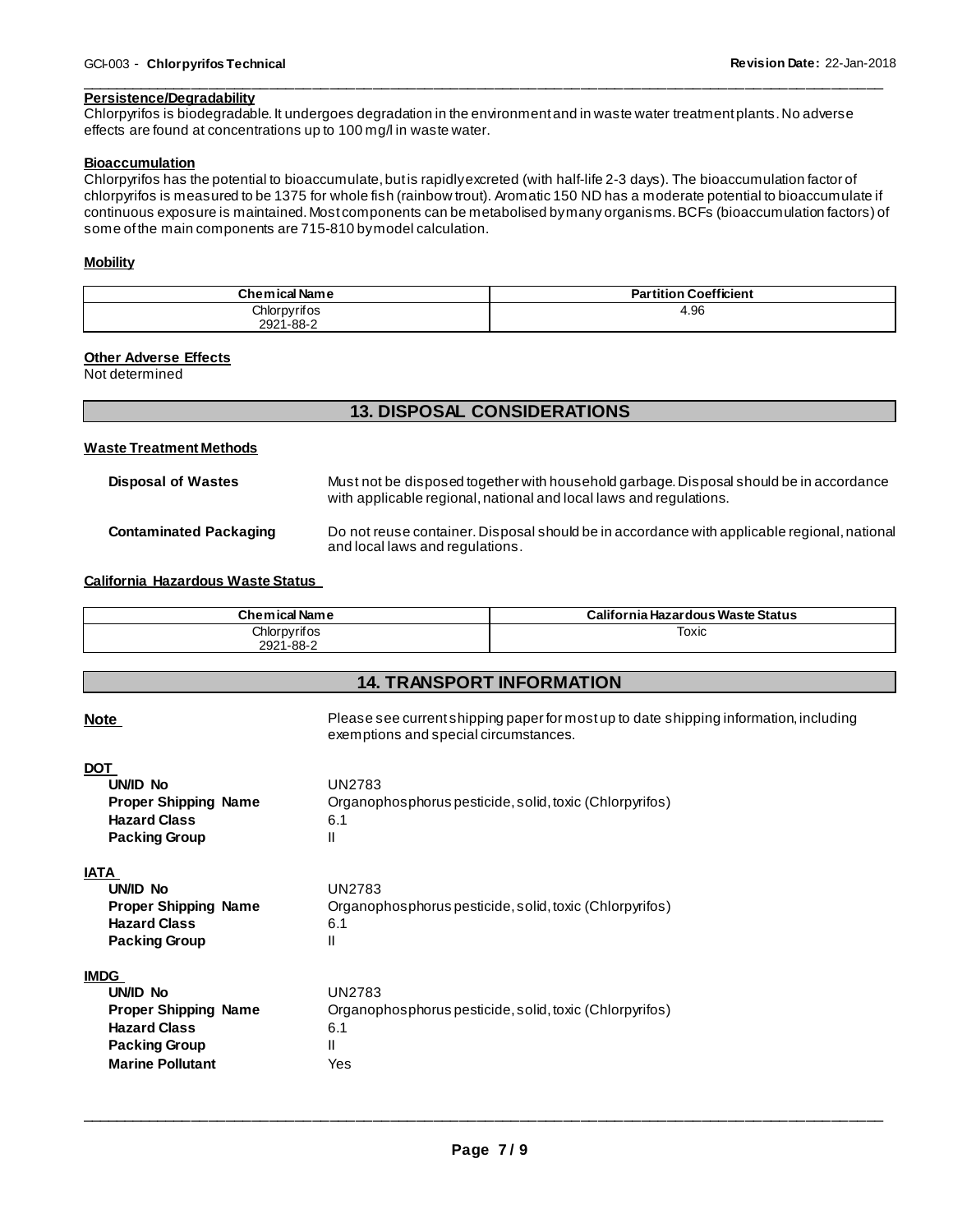#### \_\_\_\_\_\_\_\_\_\_\_\_\_\_\_\_\_\_\_\_\_\_\_\_\_\_\_\_\_\_\_\_\_\_\_\_\_\_\_\_\_\_\_\_\_\_\_\_\_\_\_\_\_\_\_\_\_\_\_\_\_\_\_\_\_\_\_\_\_\_\_\_\_\_\_\_\_\_\_\_\_\_\_\_\_\_\_\_\_\_\_\_\_ **15. REGULATORY INFORMATION**

#### **International Inventories**

| Chemical Name | <b>TSCA</b> | <b>DSL/NDSL</b> | <b>ENECS/E</b><br><b>LINCS</b> | ENCS    | <b>IECSC</b> | <b>KECL</b> | <b>PICCS</b> | <b>AICS</b> |
|---------------|-------------|-----------------|--------------------------------|---------|--------------|-------------|--------------|-------------|
| Chlorpyrifos  |             |                 |                                | Present |              | Present     |              |             |

#### **Legend:**

*TSCA - United States Toxic Substances Control Act Section 8(b) Inventory* 

*DSL/NDSL - Canadian Domestic Substances List/Non-Domestic Substances List* 

*EINECS/ELINCS - European Inventory of Existing Chemical Substances/European List of Notified Chemical Substances* 

*ENCS - Japan Existing and New Chemical Substances* 

*IECSC - China Inventory of Existing Chemical Substances* 

*KECL - Korean Existing and Evaluated Chemical Substances* 

*PICCS - Philippines Inventory of Chemicals and Chemical Substances* 

*AICS - Australian Inventory of Chemical Substances* 

#### **US Federal Regulations**

#### **CERCLA**

This material, as supplied, contains one or more substances regulated as a hazardous substance under the Comprehensive Environmental Response Compensation and Liability Act (CERCLA) (40 CFR 302)

| <b>Chemical Name</b> | <b>Hazardous Substances RQs</b> | <b>CERCLA/SARA RQ</b> | Reportable Quantity (RQ) |
|----------------------|---------------------------------|-----------------------|--------------------------|
| Chlorpyrifos         | lb                              |                       | ∣ lb final RQ<br>RQ :    |
| 2921-88-2            |                                 |                       | RQ 0.454 kg final RQ     |

#### **SARA 313**

Section 313 of Title III of the Superfund Amendments and Reauthorization Act of 1986 (SARA). This product does not contain any chemicals which are subject to the reporting requirements of the Act and Title 40 of the Code of Federal Regulations, Part 372

#### **CWA (Clean Water Act)**

This product contains the following substances which are regulated pollutants pursuant to the Clean Water Act (40 CFR 122.21 and 40 CFR 122.42)

| <b>Chemical Name</b> | <b>CWA - Reportable</b><br>Quantities | <b>CWA - Toxic Pollutants CWA - Priority Pollutants</b> | <b>CWA - Hazardous</b><br><b>Substances</b> |
|----------------------|---------------------------------------|---------------------------------------------------------|---------------------------------------------|
| Chlorpyrifos         | lb                                    |                                                         |                                             |

#### **US State Regulations**

#### **California Proposition 65**

This product does not contain any Proposition 65 chemicals.

#### **U.S. State Right-to-Know Regulations**

| Chemical Name | <b>New Jersey</b> | <b>Massachusetts</b> | Pennsvlvania |
|---------------|-------------------|----------------------|--------------|
| Chlorpyrifos  |                   |                      |              |
| 2921-88-2     |                   |                      |              |

#### **EPA Pesticide Registration Number** EPA Reg. No. 93182-3

#### **EPA Statement**

This chemical is a pesticide product registered by the Environmental Protection Agency and is subject to certain labeling requirements under federal pesticide law. These requirements differ from the classification criteria and hazard information required for safety data sheets, and for workplace labels of non-pesticide chemicals. Following is the hazard information as required on the pesticide label: